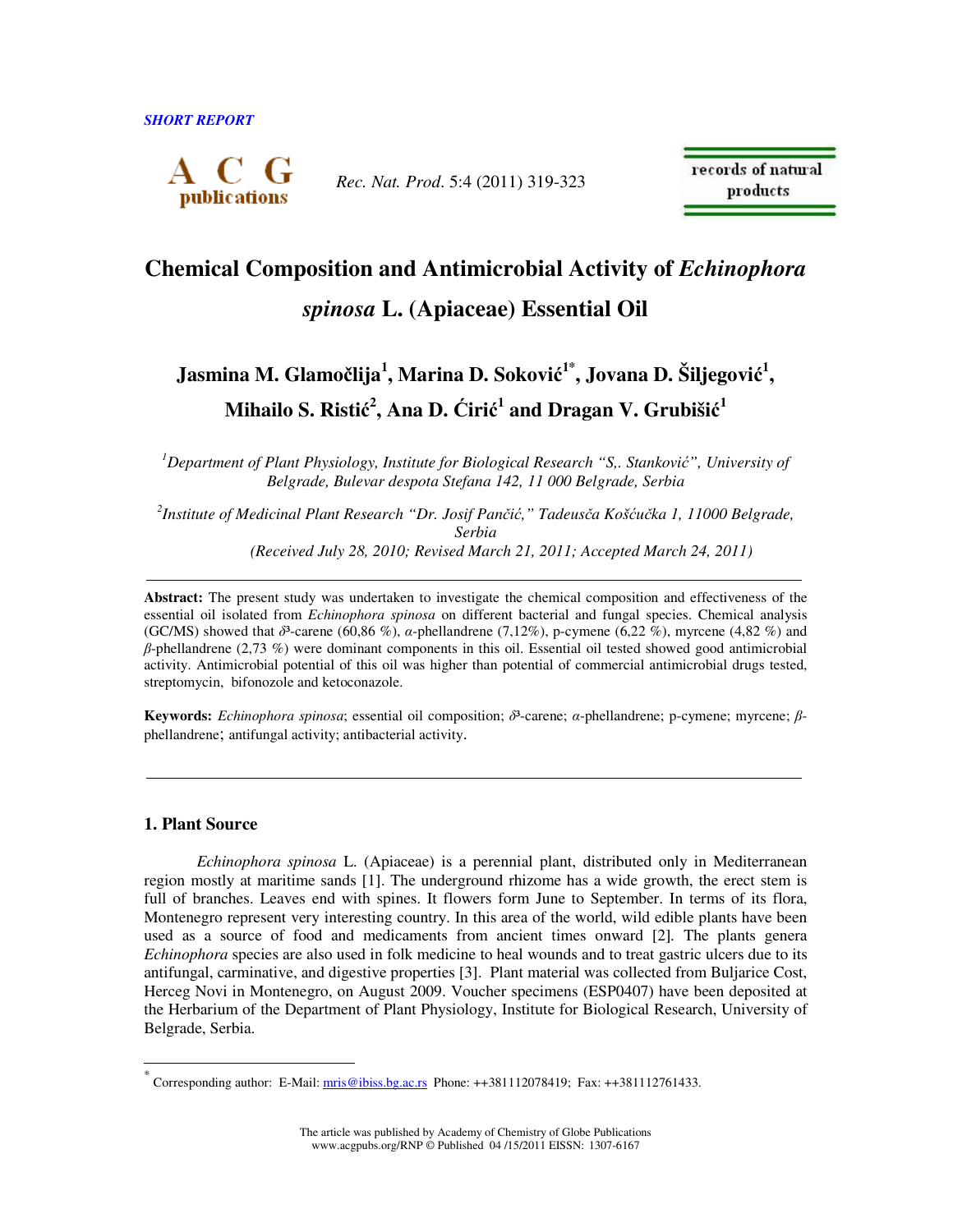Earlier, it was one reported that the oil of aerial parts of *E. spinosa* contained α-phellandrene  $(36.8%)$  whereas the root oil contained predominantly terpinolene  $(77.2%)$  [4]. There is no any literature data concerning on antimicrobial activity of *E. spinosa* oil.

#### **3. Present Study**

The air-dried plants of *E. spinosa* were submitted for 3 h to water-distillation using Clevenger apparatus. The obtained essential oils were stored at +4 °C until tested and analyzed. Qualitative and quantitative analyses of the oils were performed using GC and GC/MS.

*GC and GC/MS:* The GC analysis of the oil was carried out on a GC HP-5890 II apparatus, equipped with split-splitless injector, attached to HP-5 column (25 m x 0.32 mm, 0.52 µm film thickness) and fitted to FID. Carrier gas flow rate  $(H<sub>2</sub>)$  was 1 mL/min, split ratio 1:30, injector temperature was 250°C, detector temperature 300°C, while column temperature was linearly programmed from 40°-  $240^{\circ}$ C (at rate of  $4^{\circ}$ /min). The same analytical conditions were employed for GC/MS analysis, where HP G 1800C Series II GCD system equipped with HP-5MS column  $(30 \text{ m} \times 0.25 \text{ mm}, 0.25 \text{ µm film})$ thickness) was used. Transfer line was heated at 260°C. Mass spectra were acquired in EI mode (70 eV), in m/z range 40-400. The components of the oil were identified by comparison of their mass spectra to those from Adams [5], Wiley, NIST/NBS libraries. The experimental values for retention indices were determined by the use of calibrated Automated Mass Spectral Deconvolution and Identification System software (AMDIS ver.2.1., DTRA/NIST, 2002). Results obtained were correlated with retention indices with data available in common literature [5]. For quantification purpose, area percent data obtained by FID were used.

*Antimicrobial Activity***:** For the bioassays we used eight bacteria: *Pseudomons aeruginosa* (ATCC 27853), *Escherichia coli* (ATCC 25922), *Micrococcus flavus* (ATCC 9341), *Bacillus cereus* (clinical isolate), *Listeria monocytogenes* (NCTC 7973), *Staphylococcus aureus* (ATCC 25923) *Salmonella typhimurium* (ATCC 13311) and *Enterobacter faecalis cloacae* (human isolate). and seven fungi: *Aspergillus flavus* (ATCC 9643), *A. niger* (ATCC 6275), *A. versicolor* (ATCC 11730), *A. ochraceus* (ATCC 12066), *Penicillium funiculosum* (ATCC 36839), *Penicillium ochrochloron* (ATCC 9112) and *Trichoderma viride* (IAM 5061) insted; The micromycetes were maintained on malt agar (MA), bacteria on Mueller-Hinton agar (MH) and cultures were stored at +4°C and subcultured once a month [6].

The modified microdilution technique was used [7, 8]. The bacterial inocula applied contained approximately 1.0 x  $10^5$  cells in a final volume of 100  $\mu$ L per well. The fungal spore suspension was adjusted with sterile saline to a concentration of approximately 1.0 x  $10^5$  in a final volume of 100  $\mu$ L per well. Minimum inhibitory concentrations (MICs) determination was performed by a serial dilution technique using 96-well microtitre plates. The microplates were incubated for 48 h at 37 °C (for bacteria) and 72 h at 28° C (for fungi). The lowest concentrations without visible growth were defined as concentrations which completely inhibited bacterial and/or fungal growth (MICs). The minimum bactericidal concentrations (MBCs) and minimum fungicidal concentrations (MFCs) were determined by serial subcultivation. The lowest concentration with no visible growth was defined as the MBC/MFCs, indicating  $\geq 99.5\%$  killing of the original inoculum. Streptomycin, Bifonazole and Ketoconazole were used as a positive control.

GC and GC-MS analyses showed a total of 42 compounds in the essential oil of *E. spinosa* (Table 1). The major compound is  $\delta^3$ -carene (60,86%), following by *α*-phellandrene (7,12%), pcymene (6,22 %), myrcene (4,82%), β-phellandrene (2,73%), α-pinene (2,55%), β-phellandren-8-ol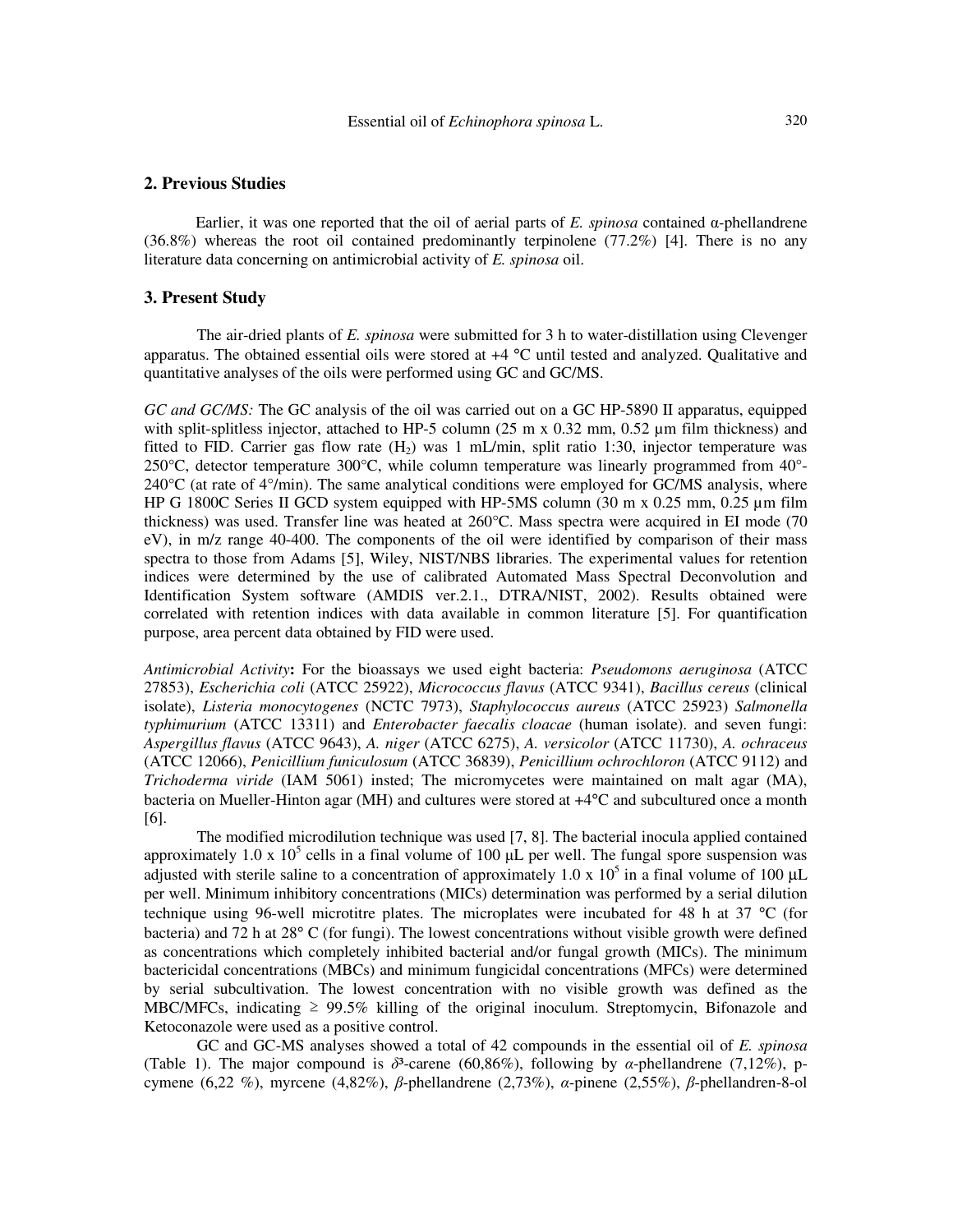(2,04%), trans,trans-2,6-dimethyl-1,3,5,7-octatetraene, (1,78%), terpinolene (1,59%) and myristicin  $(1,04\%)$ .

| RI   | Compound                    | $(\%)$ | RI   | Compound                    | $(\%)$ |
|------|-----------------------------|--------|------|-----------------------------|--------|
| 925  | $\alpha$ -thujene           | 0.17   | 1134 | cis-p-metha-2,8-dien-1-ol   | 0.2    |
| 930  | $\alpha$ -pinene            | 2.55   | 1152 | eucarvone                   | 0.13   |
| 968  | Verbenene                   | 0.42   | 1160 | $\beta$ -phellandren-8-ol   | 2.04   |
| 971  | Sabinene                    | 0.06   | 1167 | p-metha-1,5-dien-8-ol       | 0.9    |
| 973  | $\beta$ -pinene             | 0.13   | 1183 | m-cymen-8-ol                | 0.79   |
| 991  | Myrcene                     | 482    | 1187 | p-cymen-8-ol                | 0.27   |
| 999  | $\delta^2$ -carene          | 0,1    | 1191 | $\alpha$ -terpienol         | 0.11   |
| 1003 | $\alpha$ -phellandrene      | 7, 2   | 1194 | cis-4-caranone              | 0.3    |
| 1010 | $\delta^3$ -carene          | 60.86  | 1208 | verbenone                   | 0.8    |
| 1015 | $\alpha$ -terpinene         | 0.37   | 1222 | car-2-en-4-one              | 0.39   |
| 1023 | p-cymene                    | 6.22   | 1254 | $car-3-en-2-one$            | 0.34   |
| 1027 | $\beta$ -phellandrene       | 2.73   | 1286 | dihydroedulan II            | 0.08   |
| 1038 | $cis$ - $\beta$ -ocimene    | 0.19   | 1291 | dihydroedulan I             | 0.11   |
| 1048 | trans- $\beta$ -ocimene     | 0,44   | 1387 | trans- $\beta$ -damascenone | 0.17   |
| 1057 | $\gamma$ -terpinene         | 0.1    | 1390 | $\beta$ -elemene            | 0.14   |
| 1084 | $p$ -metha-2,4(8)-diene     | 0.1    | 1479 | $\gamma$ -muurolene         | 0.08   |
| 1086 | Terpinolene                 | 1.59   | 1493 | $\alpha$ -selinene          | 0.82   |
| 1101 | Perillene                   | 0.25   | 1522 | Myristicin                  | 1.04   |
| 1107 | Hotrienol                   | 0.17   | 1640 | $\delta$ -cadinol           | 0.28   |
| 1121 | trans-sabinol               | 0.53   | 1654 | $\alpha$ -cadinol           | 0.2    |
|      | trans, trans-2, 6-dimethyl- |        |      |                             |        |
| 1129 | 1,3,5,7-octatetraene        | 1.78   | 1839 | Neophytadiene               | 0.12   |
|      |                             |        |      |                             |        |

**Table 1.** Chemical composition of *Echinophora spinosa* essential oil.

The major compounds of *E. spinosa* oil,  $\delta^3$ -carene (60,86%) was found to be the main constituent only in oil of *E. lamondiana* (48.1%), [9]. The composition of the oil of some *Echinophora*  species is described in the literature [3, 9-13].

Antibacterial effect of *E. spinosa* oil in microdilution test was the most prominent against *Escherichia coli* and *Pseudomonas aeruginosa* (Table 2). The most resistant bacterial species was *Staphylococcus aureus*. In our research it can be seen that *E. spinosa* oil showed better antibacterial activity against gram-negative bacterial species. Minimum inhibitory and fungicidal concentrations of oil are presented in the Table 3. The most resistant fungal species were *Penicillium ochrocloron* and *P. funicoloum* while *Trichoderma viride* was the most sensitive. The essential oil tested showed higher antifungal potency than tested commercial drugs bifonazole and ketoconazole only against *T. viride*.

It is also imporatant to notice that this is the first record of antimicrobial activity of *E. spinosa*  essential oil. There is no any literature data that essential oils from other *Echinophora* species are tested for antimicrobial activity. Only ethanol extarcts of *E. platyloba* are tested for antimicrobial activity agisnt *Candida albican,* dermatomycetes and bacteria (*Staphylococcus aureus, S. epidermidis*  and *Streptocioccus pyogenes*). This 5% ethanol extarct showed weekly antibacterial but potent antifungal activity [14-16]. Methanol extract of *E. platyloba* showed good antibacterial activity against agaisnt *Staphylococcus aureus* and *Pseudomonas aeruginosa*, while there is non indicated considerable growth prevention for *Aspergillus flavus, A. niger* and *Candidia albicans* [17].

Numerous antimicrobial agents have been formulated and evaluated for use in the management of bacterial and fungal diseases, but the high toxicity of these agents makes it necessary to find new one. The oil used in this study reveal that it could be very good alternatives to chemicals in the treatment of microbial diseases because of its potent activities and their reduced toxicity.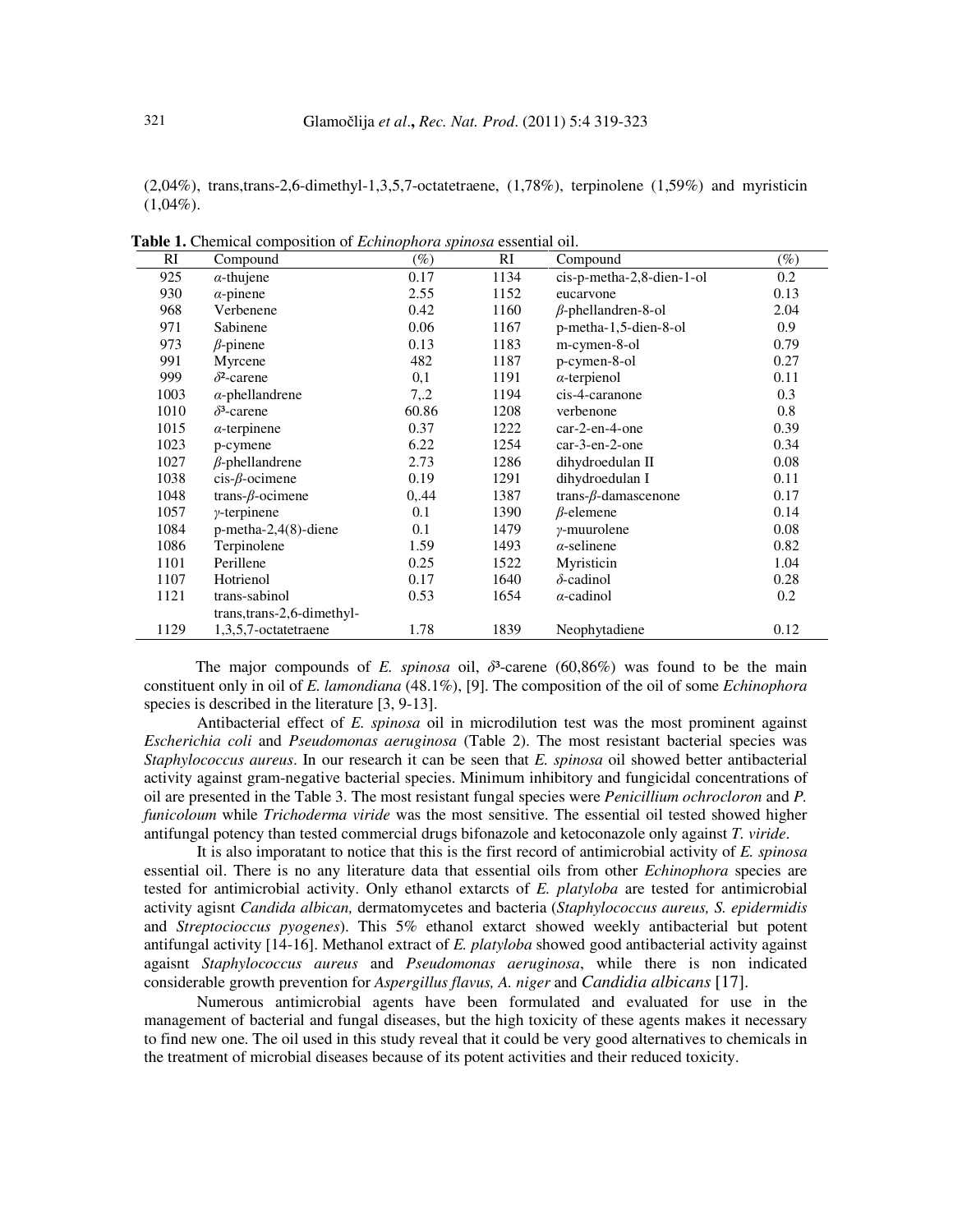|                        | Oil                      | Streptomycin             |
|------------------------|--------------------------|--------------------------|
| <b>Bacteria</b>        | <b>MIC</b><br><b>MBC</b> | <b>MIC</b><br><b>MBC</b> |
| Staphylococcus aureus  | 2.5                      | 0.05                     |
|                        | 10                       | 0.1                      |
| Bacillus cereus        | 0.5                      | 0.5                      |
|                        | 1                        | 0.5                      |
| Micrococcus flavus     | 1                        | 0.1                      |
|                        | 5                        | 0.1                      |
| Listeria monocytogenes |                          | 0.05                     |
|                        | 5                        | 0.1                      |
| Pseudomonas aeruginosa | 0.25                     | 0.05                     |
|                        | 0.5                      | 0.1                      |
| Enterobacter cloacae   | 0.25                     | 0.05                     |
|                        | 0.5                      | 0.1                      |
| Salmonella typhimurium | 0.1                      | 0.1                      |
|                        | 2.5                      | 0.2                      |
| Escherichia coli       | 0.0625                   | 0.2                      |
|                        | 0.5                      | 0.4                      |

**Table 2.** Antibacterial activity of *E. spinosa* essential oil (mg/mL) and streptomycin (mg/mL).

**Table 3.** Antifungal activity of *E. spinosa* essential oil (mg/mL) and bifonazole, ketoconazol (mg/mL).

| Fungi                    | Oil        | <b>Bifonazole</b> | Ketoconazol |
|--------------------------|------------|-------------------|-------------|
|                          | <b>MIC</b> | <b>MIC</b>        | MIC         |
|                          | <b>MFC</b> | <b>MFC</b>        | <b>MFC</b>  |
| Aspergillus ochraceus    | 1          | 0.1               | 0.025       |
|                          | 1          | 0.1               | 0.1         |
| Aspergillus versicolor   | 0.5        | 0.1               | 0.1         |
|                          | 1          | 0.1               | 0.25        |
| Aspergillus niger        | 1          | 0.1               | 0.025       |
|                          | 5          | 0.1               | 0.025       |
| Aspergillus flavus       | 0.5        | 0.1               | 0.025       |
|                          | 1          | 0.1               | 0.05        |
| Trichoderma viride       | 0.0625     | 0.15              | 0.05        |
|                          | 0.125      | 0.25              | 0.1         |
| Penicillium ochrochloron | 2.5        | 0.15              | 0.01        |
|                          | 10         | 0.2               | 0.025       |
| Penicillimu funiculosum  | 2.5        | 0.15              | 0.025       |
|                          | 10         | 0.2               | 0.05        |

## **Acknowledgments**

We are grateful to the Ministry of Science and Technological Development of Republic of Serbia for financial support, Pr. No 173032 and 173024